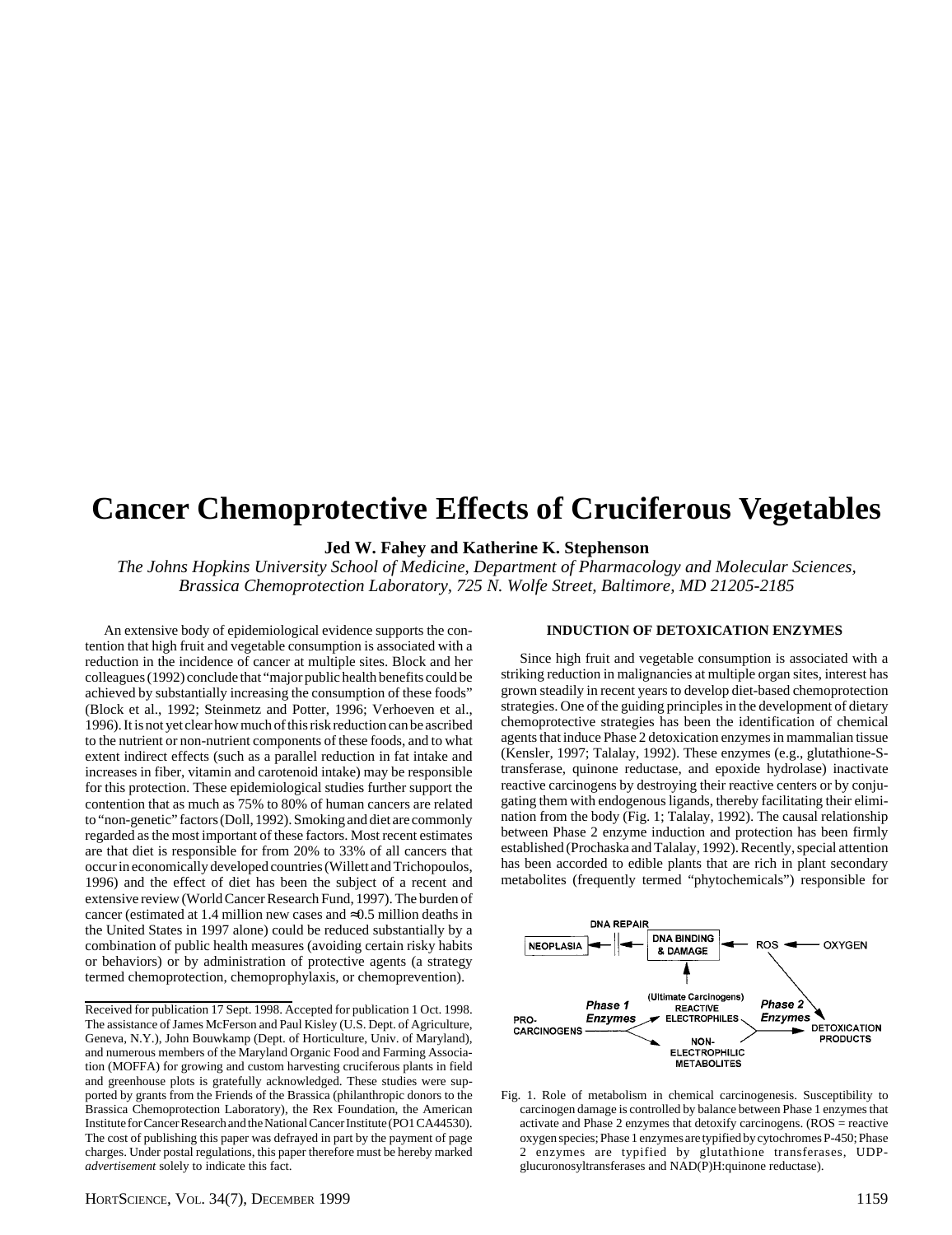induction of Phase 2 enzyme activity (Fahey et al., 1997; Jang et al., 1997; Kennelly et al., 1997; Prochaska et al., 1992; Zhang et al., 1992b). Viewed in the context of the epidemiological evidence cited above, and by a growing number of in vivo animal and clinical studies that are beyond the scope of this paper, the identification of Phase 2 enzyme elevation by specific phytochemicals strongly suggests the involvement of these compounds in cancer chemoprotection. Among crucifers [e.g., broccoli *(Brassica oleracea* L. var. *italica* Plenck), cabbage (*B. oleracea* var. *capitata* L*.*), cauliflower (*B. oleracea* var. *botrytis* L*.*)] this inducer activity is principally due to the highly reactive isothiocyanates (R-N=C=S) otherwise known as mustard oils (see Zhang and Talalay, 1994). The isothiocyanate sulforaphane, the most potent naturally occurring inducer, was isolated from broccoli in this laboratory based upon its very potent Phase 2 enzyme inducer activity in a bioassay (Zhang et al., 1992b), and its anticarcinogenic activity was demonstrated in a rat mammary tumor model (Zhang et al., 1994). Glucosinolates are very stable precursors of isothiocyanates, which are typically present in crucifers at vastly higher levels than are isothiocyanates. The relatively non-reactive glucosinolates are hydrolyzed to isothiocyanates by the coexisting, but physically segregated, enzyme myrosinase (β-thioglucoside glucohydrolase; EC 3.2.3.1). This enzyme is released from plant cells upon wounding, chewing or other damage (Bones and Rossiter, 1996), including bruising or freeze-thawing, during cultivation, harvest, shipping, or handling (Rosa et al., 1997) and, probably, in animal digestive systems (Campbell et al., 1987; Deidrich and Kujowa, 1987; Nugon-Baudon et al., 1988). Subsequently, the glucose moiety is enzymatically cleaved from the molecule, the sulfate moiety is released and the molecule undergoes a rearrangement to form isothiocyanates and other breakdown products as depicted below.

 $S - C<sub>6</sub>H<sub>11</sub>O<sub>5</sub>$  /  $R-C$  ————————>  $R-N= C=S + glucose + SO<sub>4</sub>$ **MYROSINASE**  $N$ -O-SO<sub>3</sub><sup>-</sup> GLUCOSINOLATE ISOTHIOCYANATE

Glucosinolates are very stable, water-soluble compounds that can occur at levels on the order of  $1\%$  (w/w) in specific tissues of certain plant species (Rosa et al., 1997). They constitute ≈0.05% to 0.1% of the fresh weight of broccoli ( $\approx 0.5-1.0$  g·kg<sup>-1</sup>). Their isothiocyanate congeners, however, are often highly reactive and/or volatile (Lüthy and Matile, 1984). Almost all of the inducer activity from crucifers is due to isothiocyanates, and the hydrolysis of glucosinolates by myrosinase is presumably a prerequisite for biological activity.

## **ISOLATION AND IDENTIFICATION OF GLUCOSINOLATES**

Glucosinolates were first isolated in the middle of last century and much effort has been devoted to developing methods for their efficient isolation and identification (Betz and Fox, 1994). Existing methods for separation involve ion exchange, gas chromatography (GC), and high performance liquid chromatography (HPLC), mostly after chemical modification by enzymatic sulfate removal and/or silylation of sugar moieties. However, chromatographic standards of glucosinolates are difficult to obtain and biological activity of the molecule is compromised by the derivatization procedures required for GC and HPLC techniques utilized for their separation. We have therefore developed methods for the separation and identification of individual glucosinolates in plant extracts by: 1) paired ion chromatography in the presence of tetraoctyl- or tetradecyl-ammonium bromide (used in conjunction with myrosinase hydrolysis and isothiocyanate assay by cyclocondensation); 2) a novel method for replacement of the counterion by NH<sub>4</sub><sup>+</sup>, which is essential for bioassay and mass spectroscopy; 3) improvements in mass spectroscopic analysis by combined fast atom bombardment and chemical ionization techniques; and 4) high resolution nuclear magnetic resonance (NMR) spectroscopy, which provides final confirmation of identity (Prestera et al., 1996). Such a combination of steps provides a powerful method for rapidly characterizing and quantifying glucosinolates.

For the quantification of isothiocyanates in plant extracts, a sensitive assay was developed that exploits the ability of isothiocyanates to react with 1,2-benzenedithiol to form a cyclic thiocarbonyl reaction product, 1,3-benzodithiole-2-thione  $(A_m = 23,000 M^{-1} \cdot cm^{-1}$  at 365 nm) (Zhang et al., 1992a). We can now measure as few as 10 ρmol of isothiocyanates in complex biological fluids such as plant extracts by modification of this technique for HPLC (Zhang et al., 1996). There is excellent correlation ( $R = 0.99$ ) between total glucosinolate titer, as determined by measuring isothiocyanates produced by the action of exogenous purified myrosinase on extracted glucosinolates, and the levels of these glucosinolates measured directly by the paired ion chromatography techniques referred to above (Fig. 2).

### **EFFECTS OF PLANT GROWTH ENVIRONMENT ON PHASE 2 ENZYME INDUCER ACTIVITY**

Numerous studies have highlighted the complex and interrelated effects of cultural practices and environmental conditions on the production of plant secondary products such as the glucosinolates (Clossais-Besnard and Larher, 1991; Ishii and Saijo, 1987; Josefsson and Appelqvist, 1968). We have examined four different aspects of these environmental effects (preliminary results described herein), in order to look for temporal and spatial relationships of glucosinolate levels, and have confirmed that, in cultivated broccoli, glucosinolate levels are environmentally sensitive and are difficult to predict. In the first of these studies, 25 different cruciferous vegetables, predominantly broccoli, daikon (*Raphanus sativus* L)*,* and cabbage, were planted at 11 sites representing a diversity of growing conditions. Phase 2 inducer activity varied tremendously among species and test sites. Second, soil fertility had a significant effect (95% confidence level) on Phase 2 enzyme induction by extracts of broccoli cultivars Green Comet and Excelsior when two levels of municipal compost were compared with conventional tillage. In a third trial, the levels of glucoraphanin (as a surrogate for Phase 2 enzyme inducer activity) and other glucosinolates in two prolific, lateral-shooting broccoli cultivars were examined in weekly floret harvests from the same plants over a period of >2 months (Fig. 3). There was no consistent pattern of variation in any of the glucosinolates [levels of total glucosinolates on a fresh-weight basis ranged from 2 to 4  $\mu$ mol·g<sup>-1</sup> and from 2 to 8 µmol·g–1, respectively, for U.S. Dept. of Agriculture (USDA) accessions P.I. 28210 and P.I. 28830]. Whereas the total glucosinolate level remained relatively constant in the former cultivar, levels of glucoraphanin (GR) and glucobrassicin (GB) fluctuated dramatically



Fig. 2. Comparison of measurement by cyclocondensation of isothiocyanates produced by the action of exogenous, purified myrosinase from extracted glucosinolates of a group of 25 broccoli samples vs. direct measurement of total glucosinolate (GS) content on these extracts by paired ion HPLC. Note the excellent linear correlation  $(R = 0.99)$ .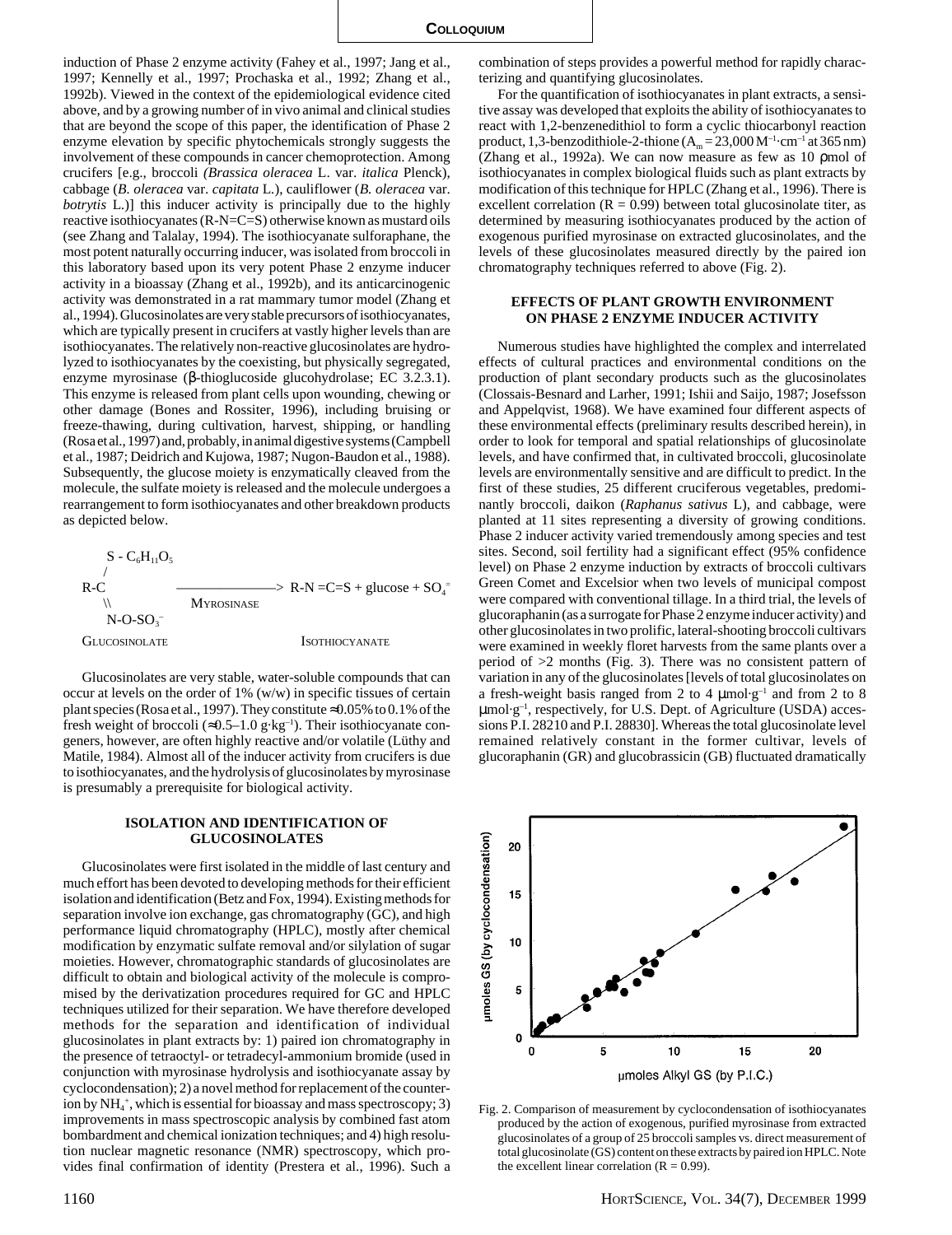and were inversely correlated. In the latter cultivar there also were dramatic fluctuations, but GR levels were consistently higher than GB levels. A fourth trial assessed the effect of plant part on Phase 2 enzyme-inducing activity using broccoli cultivars Green Comet and Excelsior. Floret tissues had significantly higher (99% confidence level) quantities of Phase 2 inducer activity than did stem or leaf tissues, but floret positions on the head did not affect inducer activity significantly (Fig. 4). Differences between cultivars were also significant at  $P \le 0.01$ . These data confirm that the majority of the Phase 2 enzyme-inducing activity resides in immature (market-stage) florets, in which activity was 5-fold as great as in stem tissue.

# **EFFECTS OF SOURCE, TREATMENT, AND STORAGE ON PHASE 2 ENZYME INDUCER ACTIVITY**

Commercially frozen broccoli was examined with the knowledge that myrosinase-induced glucosinolate degradation can be minimized by a rapid (3 min) boiling treatment. Much of the broccoli frozen for supermarket distribution comes from mixed sources, and therefore even single 1-lb (454 g) bags of frozen broccoli florets could be derived from multiple cultivars, depending upon season and harvest location. All frozen broccoli is blanched (a quick steam treatment) prior to freezing in order to eliminate the enzymatic degradation of the product that would occur slowly even at <0 °C. Commercial frozen broccoli preparations from five different national producers had glucosinolate profiles similar to that of fresh broccoli in both quality and quantity (1– 2 µmol total glucosinolates/g frozen tissue). On average, the indole glucosinolates glucobrassicin, neoglucobrassicin, and 4-hydroxyglucobrassicin accounted for roughly half of the glucosinolates; alkylthioalkyl glucosinolates (≈88% GR) accounted for the other half. The known activity of sulforaphane (the isothiocyanate produced by breakdown of GR) always accounted for almost all of the Phase 2 inducing activity of myrosinase-treated broccoli extracts. In a typical survey, 31 fresh, raw heads of broccoli, each purchased from a different Baltimore area supermarket, had an average GR content of  $0.38 \pm 0.21$  µmol·g<sup>-1</sup> with a range of  $\approx 0.00$  (below the limits of detection; <0.005) to 1.13  $\mu$ mol·g<sup>-1</sup> on a fresh-weight basis. When extracts of these heads were individually bioassayed for Phase 2 enzyme inducer capacity, the correlation between inducer potential and glucoraphanin levels was very high  $(R = 0.94)$ .

Fresh broccoli purchased at local supermarkets at different times (in order to minimize local supplier effects) had glucosinolate profiles similar to those of commercial frozen broccoli, and samples could not be differentiated based on visual inspection or odor (Fahey et al., 1997). Storage or handling, however, can reduce the quantity of glucosinolates present in fresh cruciferous vegetables (Howard et al., 1997). The inducer potency begins to decline when glucosinolates are converted to isothiocyanates as a result of the release of myrosinase during harvest, shipping, storage and handling, as well as during the natural aging process in vegetables stored, even under refrigeration, for too long a period of time. The highly reactive isothiocyanates (the active chemoprotective agents) are rapidly degraded or may volatilize. The vegetable therefore starts to lose its chemoprotective titer as soon as it is picked and the loss continues throughout the storage and handling process.

# **QUALITATIVE EVALUATION OF GLUCOSINOLATES IN BROCCOLI**

The concept of "good" vs. "bad" glucosinolates is justified based on a careful reading of the scientific literature and thus merits attention for the following four reasons: 1) low cytotoxicity and high detoxifying enzyme induction activity of alkylthioalkyl glucosinolates; 2) weak induction of detoxication enzymes and substantial induction of Phase 1 enzymes by the indole glucosinolates; 3) formation of highly toxic compounds from the indole glucosinolates; and 4) production of goitrogenic compounds from the -hydroxyalkenyl glucosinolates. First, the common alkylthioalkyl glucosinolates (e.g., glucoraphanin, glucoiberin and glucoerucin) form isothiocyanates (sulforaphane, iberin and erucin, respectively) with low cytotoxicity and high Phase 2 enzyme-inducing activity. For example, sulforaphane is the most



Fig. 3. Levels of glucoraphanin and glucobrassicin in two broccoli genotypes. Paired ion HPLC of extracts of florets harvested periodically over 2.5 months from the same two plants grown in Geneva, N.Y., in 1996. Genotypes: U.S. Dept. of Agriculture Plant Introduction (P.I.) accessions 28210 (A) and 28830 (B); ( $\bigcirc$ ) glucoraphanin; ( $\square$ ) glucobrassicin.



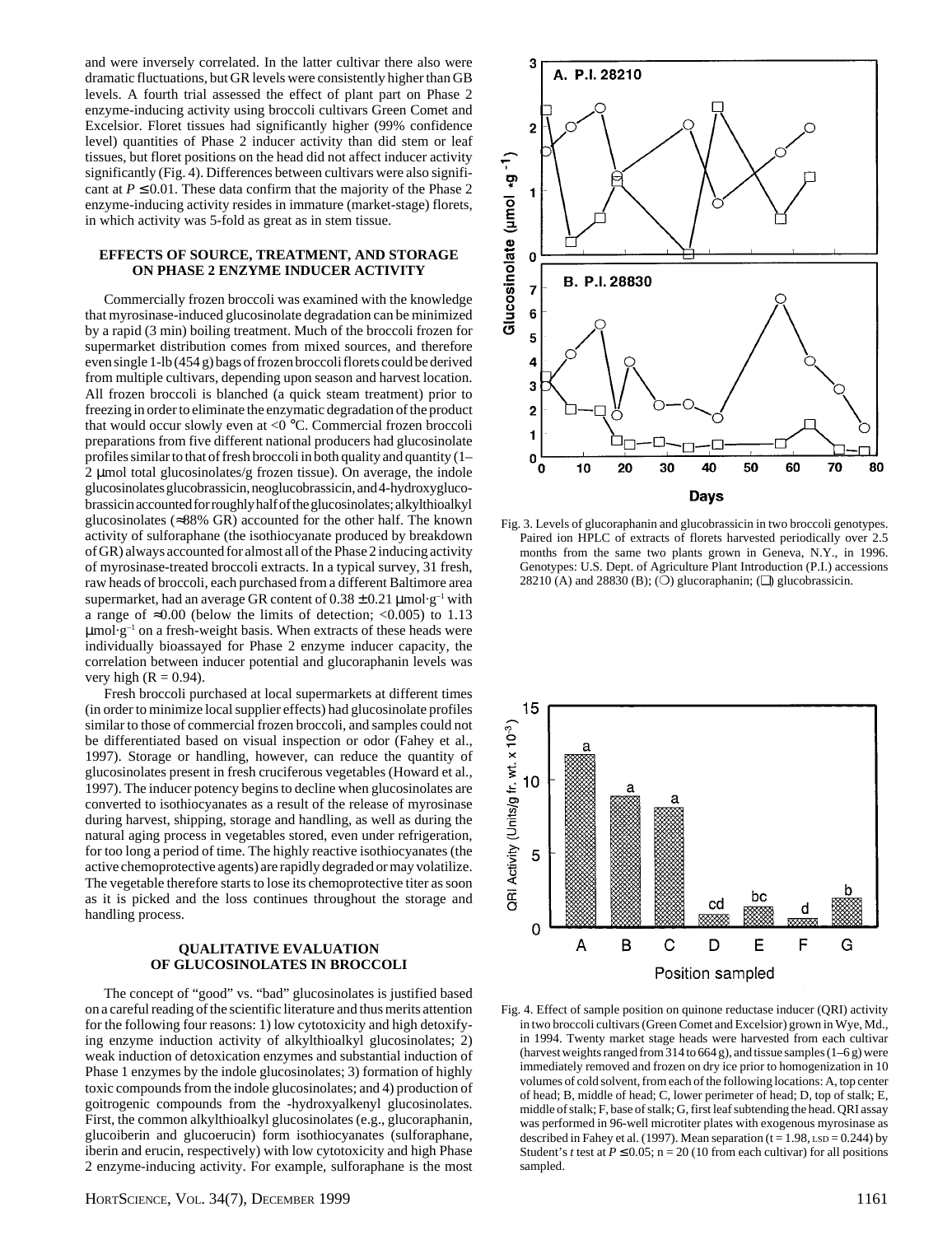potent naturally occurring Phase 2 enzyme inducer identified (Zhang et al., 1992b) and has very low cytotoxicity (Barcelo et al., 1996). These compounds are monofunctional inducers in that they do not concomitantly induce Phase 1 enzymes that can activate xenobiotics, thus converting them into carcinogens (Prochaska and Talalay, 1988). Second, indole glucosinolates (e.g., glucobrassicin, neoglucobrassicin, 4-hydroxyglucobrassicin, 1-hydroxyglucobrassicin and 4 methoxyglucobrassicin) do not form stable isothiocyanates, but form compounds such as indole-3-carbinol, indole-3-acetonitrile, and 3,3´ diindolylmethane via unstable isothiocyanate intermediates (Ames et al., 1990; Bradfield and Bjeldanes, 1987; McDanell et al., 1988). We have found these compounds to be only weak inducers of Phase 2 detoxification enzymes. For example, the potency of indole-3-acetonitrile is <0.5% of that of sulforaphane, the breakdown product of glucoraphanin. However, these compounds are bifunctional inducers so that they can participate in the formation of carcinogens by modulating the metabolic activation of procarcinogens. Thirdly, in the acid conditions encountered in the human stomach, indole-3-carbinol can spontaneously form condensation products that have toxicities similar to those of dioxin (TCDD), the potent carcinogenic contaminant of "Agent Orange" (Bjeldanes et al., 1991). Metabolic derivatives of indole glucosinolates can thus simultaneously both promote and prevent cancer. Fourthly, another class of glucosinolates, the hydroxyalkenyl glucosinolates (e.g., progoitrin and epiprogoitrin) are metabolically converted to goitrogenic oxazolidonethiones. Overconsumption of certain cruciferous vegetables, such as kale and cabbage, causes goiter in both experimental animals and humans and may be responsible for the development of endemic goiter in certain regions (Michajlovski et al., 1969). Although certain crucifers such as cabbage and the oilseed crops crambe (*Crambe maritima* L.) and rapeseed (*Brassica napus* L. and *B. campestris* L*.* = *B. rapa* L*.*) contain large quantities of the goitrogenic glucosinolates, broccoli contains insignificant quantities of these compounds (Rosa et al., 1997).

Considerable degradation of the indole glucosinolates occurs upon cooking (i.e., boiling or microwaving) (Betz and Fox, 1994; Slominski and Campbell, 1989). Our analysis of samples of five national brands of frozen broccoli and of five different broccoli cultivars organically grown in Maryland shows that the predominant glucosinolates are glucoraphanin (GR), glucobrassicin (GB) and neoglucobrassicin, with lesser quantities of 4-hydroxyglucobrassicin and glucoiberin. We obtained unequivocal identification of these compounds by chemical ionization mass spectroscopy of a representative commercially frozen broccoli sample (BirdsEye Broccoli Cuts, Lot# 6x126-1; composed of cultivars Marathon, Patriot and/or Pilot). As previously discussed, the molar ratio of alkylthioalkyl glucosinolates like glucoraphanin (a "good" glucosinolate) to indole glucosinolates like glucobrassicin was  $\approx$ 1:1 both in commercially frozen broccoli (mean 1.49 ± 0.39) and in 31 heads of randomly selected, fresh, raw broccoli obtained from Baltimore supermarkets (mean  $1.25 \pm 0.79$ ), which is consistent with the observations of others such as Goodrich et al. (1989). There was, however, a tremendous range in glucoraphanin content  $(\approx 0.00-1.13)$  $\mu$ mol·g<sup>-1</sup> in extracts of the raw heads), as well as in the ratio of GR to GB ( $\approx$ 0.00 to 3.64) on a fresh-weight basis. Similar glucoraphanin contents with large plant-to-plant variation were observed in extracts of five broccoli cultivars grown organically in Maryland in 1994 (0.53, 0.90, 1.03, 1.53 and 1.63  $\upmu \text{mol}\cdot \text{g}^{-1}$  of GR on a fresh weight basis for cultivars Emperor, Everest, Saga, DeCicco and Green Valiant, respectively). Preliminary results from a recently conducted survey of 27 broccoli cultivars grown in Geneva, N.Y., indicate a mean GR level on a fresh-weight basis of  $0.76 \pm 0.41$  µmol·g<sup>-1</sup> (range ≈0.00–1.98)  $\mu$ mol·g<sup>-1</sup>) and a mean GR/GB ratio of 1.21  $\pm$  0.68 (range  $\approx$  0.00–3.02). In none of these samples were there any physical cues (e.g., appearance, smell, color) as to the glucoraphanin content (hence Phase 2 inducer potency) of these broccoli heads. Boiling for as little as 3 min destroys the activity of myrosinase and stabilizes the glucosinolate content of vegetables.

#### **CONCLUSIONS**

In conclusion, global efforts are being made to understand the complex effects of diet on cancer incidence (World Cancer Research Fund, 1997). We have focused on minor dietary constituents that elevate the activity of cellular detoxication enzymes (Phase 2 enzymes) based on evidence indicating that induction of these enzymes blocks the formation of tumors in experimental animals. Sensitive analytical techniques have been developed for the quantitation of glucosinolates and of isothiocyanates, and these methods are being used to evaluate the anticancer potential of a range of cruciferous vegetables, as well as the environmental and genetic components of glucosinolate production. Although a reduction in total glucosinolate titer will occur upon short (3–5 min) boiling, the content of glucoraphanin will not be dramatically reduced. Since glucosinolates are water-soluble, cooking methods such as steaming, microwaving, stir-frying or rapid boiling with minimal water should be used in order to prevent excessive leaching and loss of these compounds. The utility of these plants in selectively elevating Phase 2 enzymes (but not Phase 1 enzymes) is a promising facet in the rational development of dietary strategies for reducing the risk of cancer.

#### **LITERATURE CITED**

- Ames, B.N., M. Profet, and L.S. Gold. 1990. Nature's chemicals and synthetic chemicals: Comparative toxicology. Proc. Natl. Acad. Sci. USA 87:7782– 7786.
- Barcelo, S., J.M. Gardiner, A. Gescher, and J.K. Chipman. 1996. CYP2E1 mediated mechanism of anti-genotoxicity of the broccoli constituent sulforaphane. Carcinogenesis 17:277–282.
- Betz, J.M. and W.D. Fox. 1994. High performance liquid chromatographic determination of glucosinolates in *Brassica* vegetables, p. 180–196. In: M.- T. Huang, T. Osawa, C.-T. Ho, and R.T. Rosen (eds.). Food phytochemicals for cancer prevention. I. Fruits and vegetables. Amer. Chem. Soc., Washington, D.C.
- Bjeldanes, L.F., J.-Y. Kim, K.R. Grose, J.C. Bartholomew, and C.A. Bradfield. 1991. Aromatic hydrocarbon responsiveness-receptor agonists generated from indole-3-carbinol *in vitro* and *in vivo*: Comparisons with 2,3,7,8 tetrachlorodibenzo-*p*-dioxin. Proc. Natl. Acad. Sci. USA 88:9543–9547.
- Block, G., B. Patterson, and A. Subar. 1992. Fruit, vegetables, and cancer prevention: A review of the epidemiological evidence. Nutr. Cancer 18:1– 29.
- Bones, A.M. and J.T. Rossiter. 1996. The myrosinase-glucosinolate system, its organisation and biochemistry. Physiol. Plant. 97:194–208.
- Bradfield, C.A. and L.F. Bjeldanes. 1987. Structure-activity relationships of dietary indoles: A proposed mechanism of action as modifiers of xenobiotic metabolism. J. Toxicol. Environ. Health 21:311–323.
- Campbell, L.D., B.A. Slominski, and N.E. Stanger. 1987. Influence of cecectomy and dietary antibiotics on the fate of ingested intact glucosinolates in poultry, p. 1704–1709. In: Proc. 7th Intl. Rapeseed Congr., Poznan, Poland.
- Clossais-Besnard, N. and F. Larher. 1991. Physiological role of glucosinolates in *Brassica napus*. Concentration and distribution pattern of glucosinolates among plant organs during a complete life cycle. J. Sci. Food Agr. 31:549– 557.
- Diedrich, M. and M. Kujawa. 1987. Degradation of progoitrin and its breakdown product VOT by microorganisms of intestine of rats *in vitro,* p. 1710– 1716. In: Proc. 7th Intl. Rapeseed Congr., 1710–1716, Poznaín, Poland.
- Doll, R. 1992. The lessons of life: Keynote address to the nutrition and cancer conference. Cancer Res. 52:2024s–2029s.
- Fahey, J.W., Y. Zhang, and P. Talalay. 1997. Broccoli sprouts: An exceptionally rich source of inducers of enzymes that protect against chemical carcinogens. Proc. Natl. Acad. Sci. USA. 94:10367–10372.
- Goodrich, R.M., J.L. Anderson, and G.S. Stoewsand. 1989. Glucosinolate changes in blanched broccoli and brussels sprouts. J. Food Proc. Preserv. 13:275–280.
- Howard, L.A., E.H. Jeffery, M.A. Wallig, and B.P. Klein. 1997. Retention of phytochemicals in fresh and processed broccoli. J. Food Sci. 62:1098– 1100, 1104.
- Ishii, G. and R. Saijo. 1987. Effect of season, soil type, sulfate level, mulching, and plant density on isothiocyanate content in radish root juice (*Raphanus sativus* L.). J. Jpn. Soc. Hort. Sci. 56:313–320.
- Jang, M., L. Cai, G.O. Udeani, K.V. Slowing, C.F. Thomas, C.W. Beecher, H.H. Fong, N.R. Farnsworth, A.D. Kinghorn, R.G. Mehta, R.C. Moon, and J.M. Pezzuto. 1997. Cancer chemopreventive activity of resveratrol, a natural product derived from grapes. Science 275:218–220.
- Josefsson, E. and L.A. Appelqvist. 1968. Glucosinolates in seed of rape and turnip rape as affected by variety and environment. J. Sci. Food Agr. 19:564–570.
- Kennelly, E.J., C. Gerhäuser, L.L. Song, J.G. Graham, C.W.W. Beecher, J.M. Pezzuto and A.D. Kinghorn. 1997. Induction of quinone reductase by withanolides isolated from *Physalis philadelphica* (tomatillos). J. Agr.